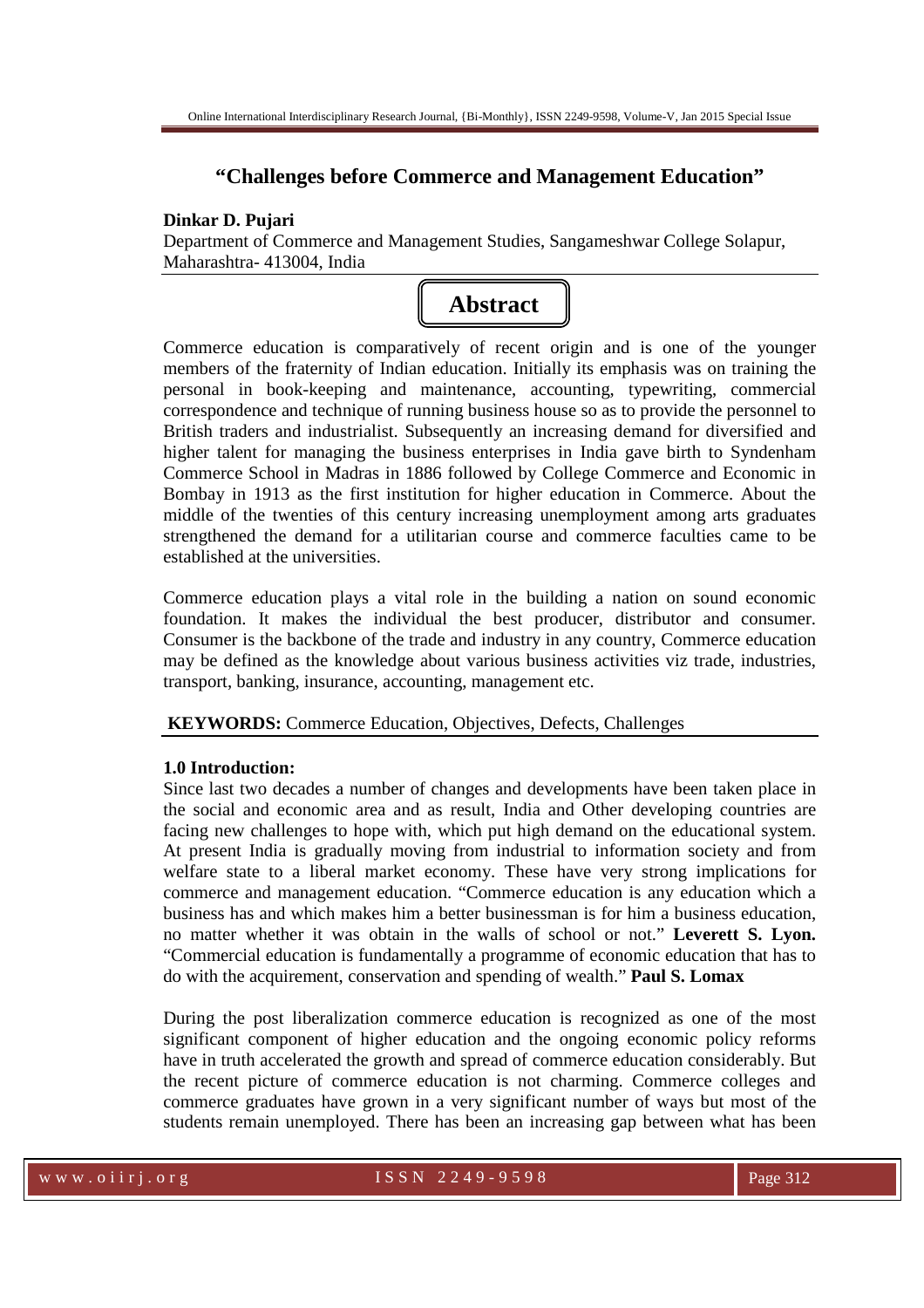imparted to students through commerce curriculum and has been really expected from industry. Different forces have been working against the present commerce education system. The needs and expectations of fast changing world have been dynamic and now it demands new area of skill and knowledge. Because of knowledge explosion new field of study have been coming up and new subjects have been evolved as interdisciplinary approach. Professional bodies have already started their new rigorous courses with coaching facilities, well-equipped foreign universities are alluring our students with their franchises in India. Both central and state government is seriously thinking about gradual withdrawal of their financial assistance to higher education. Advancement in technology has got far reaches effects on the process of teaching and learning. Large number of unemployed commerce graduates is not marketable in business world. Surplus teaching staff, closing down of divisions, discouraging student's participations in co-curricular and extra- curricular activities, empty classrooms and absence of liveliness are some of manifestations of this changing scenario.

In view of this, there is an urgent need for drastic changes and adoption of new approach in teaching and learning in the institutions of business education in the country.

### **2.0 Objectives of the Study:**

- 1. To understand commerce and management education.
- 2. To know the objectives of commerce and management education.
- 3. To know the defects in commerce and management education.
- 4. To review the challenges before commerce and management education.

### **2.1 Methodology:**

This study intended to examine the challenges before commerce and management education based on partially secondary and some extent of primary observation of the researcher. The data has been collected and furnished from the official website of the HRD Ministry of India, published reports of UGC, Economic survey of India 2009-10 to 2012-13, and other related research papers, books and published work.

### **3.0 Objectives of Commerce and Management Education:**

The common objectives of commerce and management education today are as under.

i. An understanding of methods and problems of industries and Management.

ii. An understanding of business policies.

iii. To provide opportunities for developing managerial skills.

iv. To ensure a steady flow of trained managerial personnel to meet the eve- growing needs of industries.

v. To keep managers informed about current development in the field of management.

vi. To promote managerial efficiency, management thought and management research in our country.

vii. To strengthen economical base in terms of economic growth and employment generation.

viii. To improve self-confidence in students for independent business activity or profession.

w w w . o i i r j . o r g 1 S S N 2 2 4 9 - 9 5 9 8 Page 313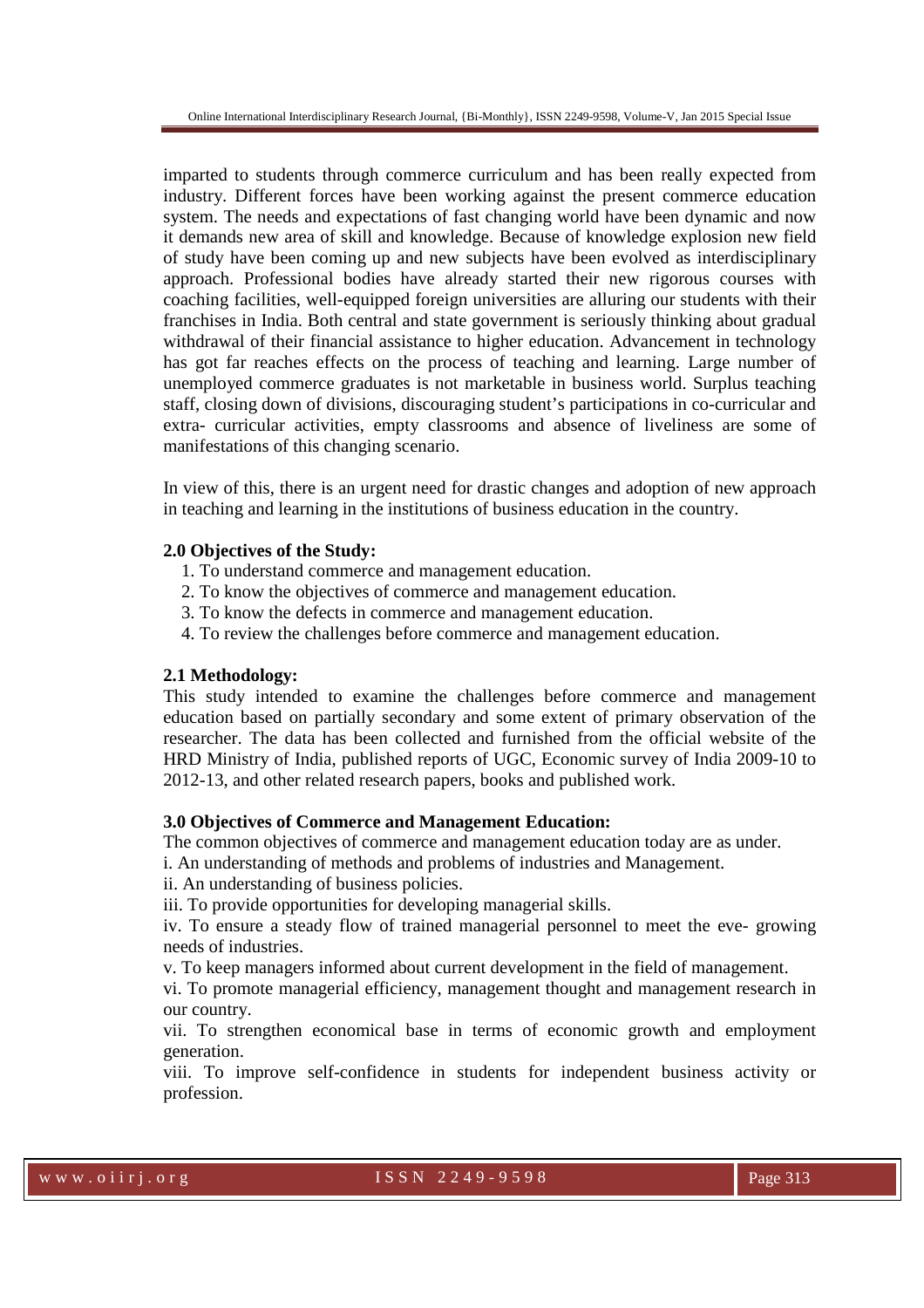# **4.0 Defects in Commerce and Management Education:**

1. Students don't have to play active role, they treat educational enrolment as part time affair.

2. No concern is kept with business world while developing curriculum. Industries don't find commerce graduates up to the marks in terms of skills and understanding real problems.

3. It doesn't provide pre-vocational business training.

4. Absence of practical approach while designing curriculum.

5. Lack of computer base numerical subjects.

6. A commerce graduate is not perfectly specialized in any subject. His position is 'Jack of all and master of none'.

7. Institutions like banks, LIC etc which are to be reserved for requirement of commerce graduates are now open to all.

8. The institutions like schools are not open to commerce graduates for job.

9. Graduates have not financial support and technical knowhow to start their own business.

10. Commerce educational in rural area is given in regional language, while for higher education top priority is to English medium.

11. The permanent faculty consists of just a couple of professors and rests are all visiting lectures. They are poorly paid many hops from one institute to another.

### **5.0 Challenges before Commerce and Management Education:**

1. **Updated curriculum:** The quality of knowledge imparted and inculcated to students and its usefulness to the present day context is dependent to a greater extent upon the designed course of study. A competent curriculum would certainly bring a turn-around in the quality of knowledge imparted and in the acceptability of the concerned degree. It is too imperative to redesign the curricula continuously to cope with the ever changing expectations. There is a gap between curricula and the real needs of industries. To bridge the gap has emerged as the big challenge.

2. **Learning of competencies:** Today a student has to develop certain competencies like influencing others to respond positively to the change in working schedule, impressing others to work untidily towards achieving goals, to instill the workers a sense of dedication and commitment etc. These competencies based on emotional intelligence play a momentous role in ensuring a success. They should be taught in classrooms.

3. **Value concept:** Value concept is indeed considered to be one o the most essential traits of every human being. This ensures an individual a better quality life and finally a good change in society. The corporate world looks for personnel not only with intellectual abilities but with certain core value. This underlies the necessity of imparting value based education in today's ever-increasing liberalized environment.

4. **Application orientated examination:** The present system of examination is more of information orientated rather than an application oriented. It hardly aims at exploring students' inner hidden intellectual ability, creativity, innovative skills and hence there is not enhancement in their thinking and analytical abilities. It is necessary to bring a change in the system of examination particularly with regard to designing questions that seek a creative, self-through and original answer. It helps to save the cost of supervising also.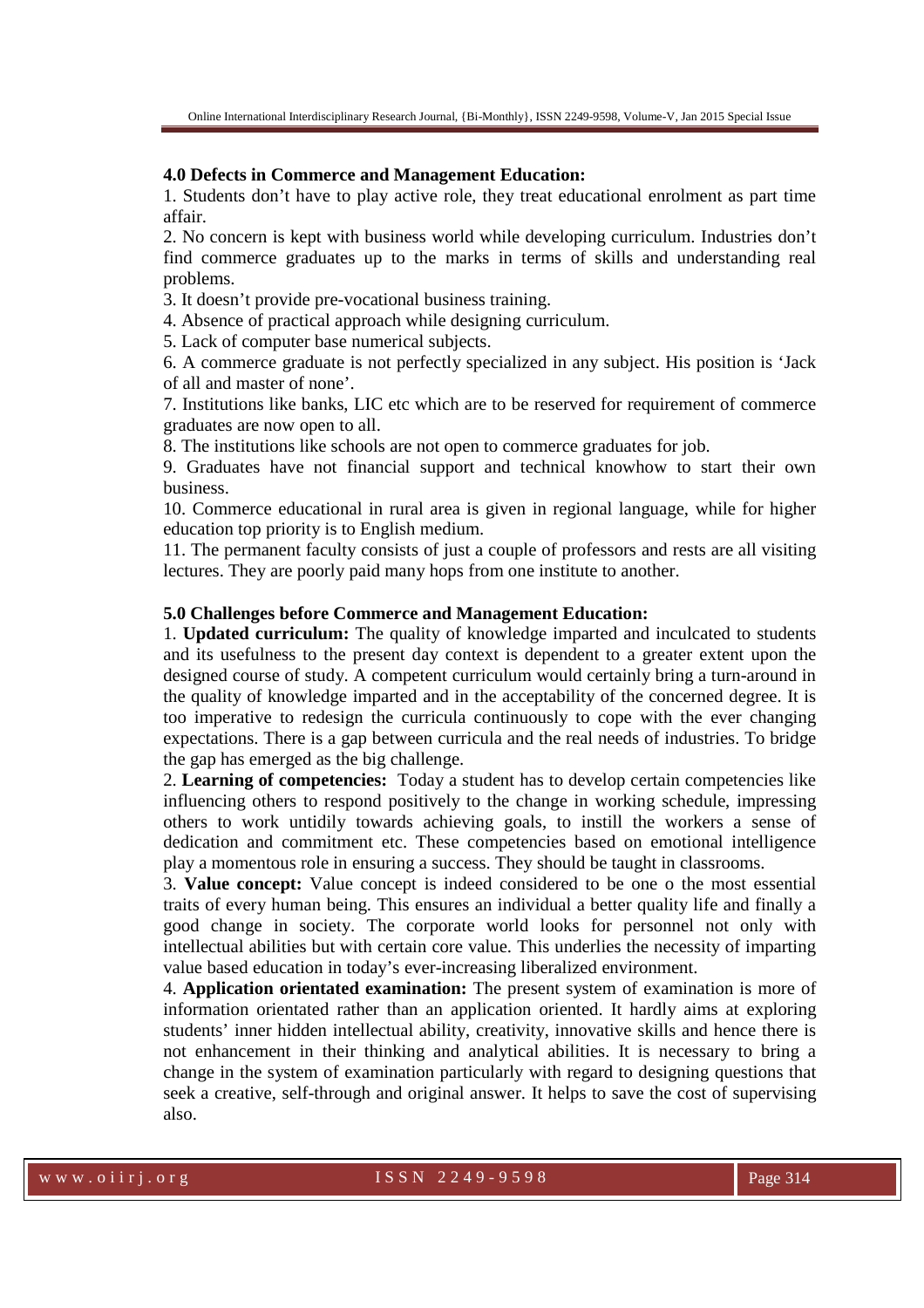5. **Quality Management skills:** The transformation from closely ended economy to open economy demands highly skilled and professional managers. This is the best scenario for the promotion of quality management in India.

6. **Challenges on account of information technology**: a) Due to information technology thee will be increase in paperless transactions, b) In the age of information technology the methods of purchasing and needs of customers are changing, c) The speed of Ecommerce is increasing and any information about product is available at home on Net, d) Time will get value and hence time management should be given more stress, e) There will be increases in the exchange of knowledge of commerce subjects due to information technology, f) There well be great increase in the field of computer education and training, g) Increasing complexity of information operation of modern business emphasis the need for the ability to balance and co-ordinate a diversity of functions.

7. **Building of Human capital:** There should be improvement in commerce education to be human capital. If we don't do this or even delay foreign universities in near future are likely to capture Indian education market, the survival of commerce education is at stake.

8. **Research activity: M**odern business community in India today doesn't merely require personnel for top management but also people skilled in business research.

**9. Need based courses:** Commerce education must satisfy the needs of the society, business and industries. It should solve the problem of unemployment. Need based courses like small business management, Banks management, insurance management may be provided.

### **6.0 Suggestions:**

We have to make a shift in our parading of commerce education. There is a need to introduce the following points in commerce subjects.

1) Knowledge of computers.

2) Receipt knowledge of changing world.

3) Social and environment awareness.

4) Knowledge of develop entrepreneurship approach.

5) Decision making ability.

6) Recent knowledge of trading methods like E-commerce, E-mail etc.

7) Research and extension activities.

8) Work experience to be arranges by industries in teaching programme.

9) Knowledge of foreign languages.

10) Financial assistance and infrastructure facilities.

11) Full autonomy to commerce college so that there will be healthy competition in maintaining the standards of teaching and learning.

12) Lecture method should be substituted by case study, seminars, group discussion, presentations etc.

13) The curricula should be framed in consultation with industrialist, professional practitioners.

14) Post graduation in commerce should be with one subject as specialization like Management, marketing, finance etc. which will help to starts his own consultancy after post graduation.

15) The universities should design skill-based programmes in management courses. They should have an interlinking with industries.